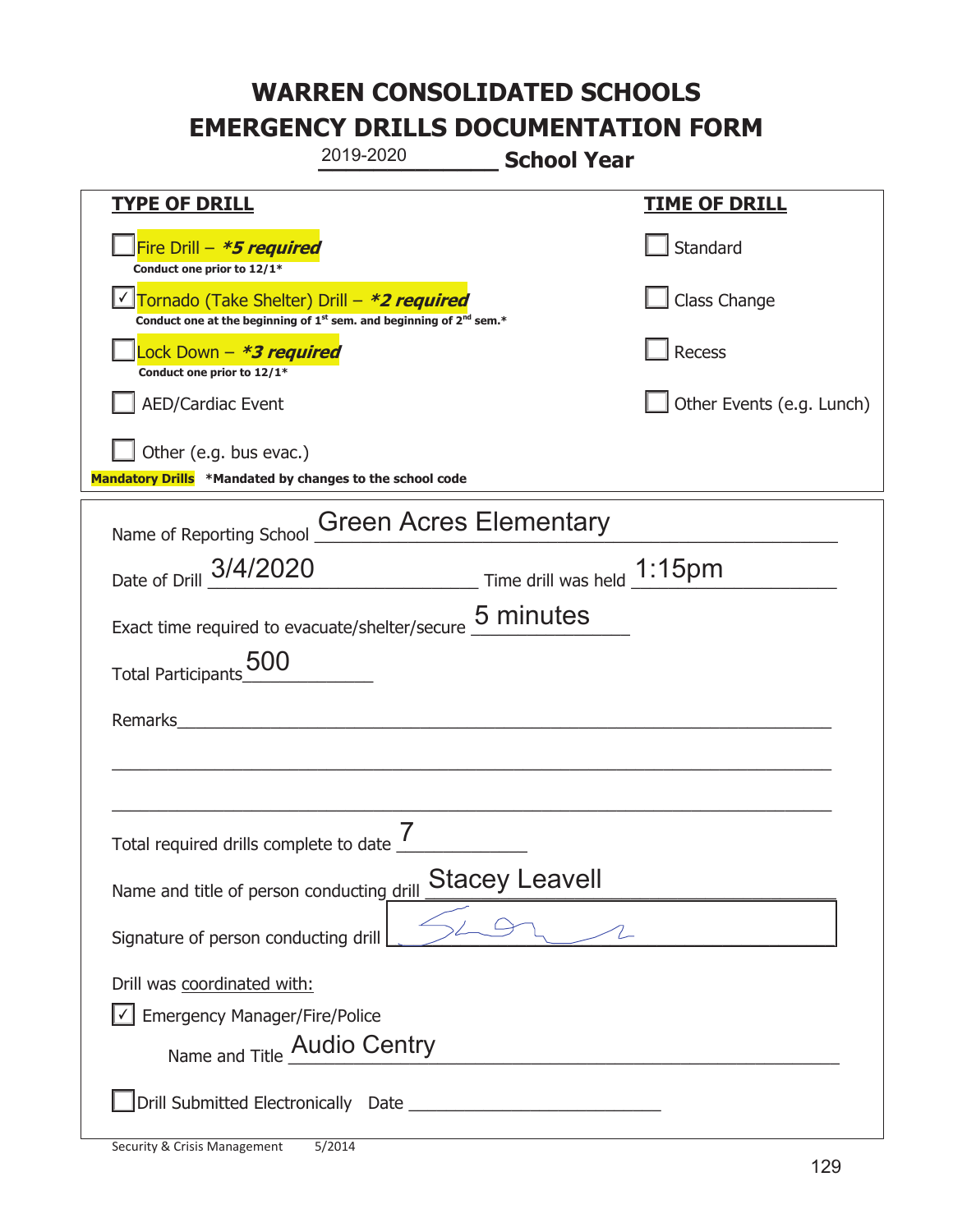|                                                                                                                                           | 2020-2021                                       | <b>School Year</b>    |                           |
|-------------------------------------------------------------------------------------------------------------------------------------------|-------------------------------------------------|-----------------------|---------------------------|
| <u>TYPE OF DRILL</u>                                                                                                                      |                                                 |                       | <b>TIME OF DRILL</b>      |
| Fire Drill - *5 required<br>Conduct one prior to 12/1*                                                                                    |                                                 |                       | √ Standard                |
| Tornado (Take Shelter) Drill – *2 required<br>Conduct one at the beginning of 1 <sup>st</sup> sem. and beginning of 2 <sup>nd</sup> sem.* |                                                 |                       | Class Change              |
| Lock Down - *3 required<br>Conduct one prior to 12/1*                                                                                     |                                                 |                       | Recess                    |
| <b>AED/Cardiac Event</b>                                                                                                                  |                                                 |                       | Other Events (e.g. Lunch) |
| Other (e.g. bus evac.)<br>Mandatory Drills *Mandated by changes to the school code                                                        |                                                 |                       |                           |
| Name of Reporting School                                                                                                                  | <b>Green Acres Elementary</b>                   |                       |                           |
| Date of Drill 1/14/2020                                                                                                                   | Time drill was held 2:00pm                      |                       |                           |
| Exact time required to evacuate/shelter/secure 5 minutes                                                                                  |                                                 |                       |                           |
| Total Participants_000                                                                                                                    |                                                 |                       |                           |
| no issues<br>Remarks                                                                                                                      |                                                 |                       |                           |
|                                                                                                                                           |                                                 |                       |                           |
|                                                                                                                                           |                                                 |                       |                           |
| Total required drills complete to date                                                                                                    | <u> Қ</u>                                       |                       |                           |
| Name and title of person conducting drill                                                                                                 |                                                 | <b>Stacey Leavell</b> |                           |
| Signature of person conducting drill                                                                                                      |                                                 | $\sim$ $\sim$ $\sim$  |                           |
| Drill was coordinated with:<br><b>Emergency Manager/Fire/Police</b>                                                                       | Name and Title Scott Anderson, resource officer |                       |                           |
|                                                                                                                                           |                                                 |                       |                           |

T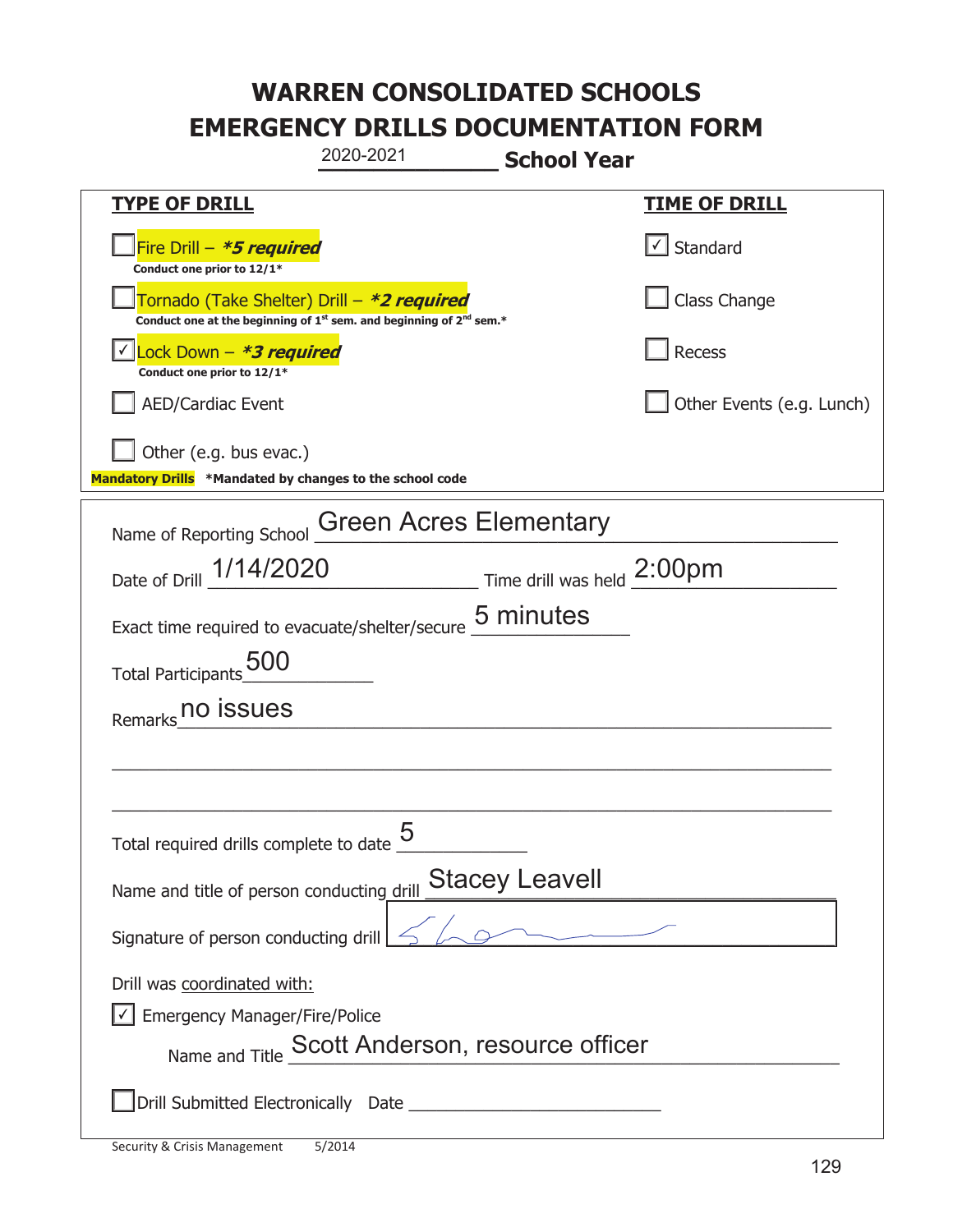|                                                                                                                                           | 2019-2020                     | <b>School Year</b>                                |                                   |
|-------------------------------------------------------------------------------------------------------------------------------------------|-------------------------------|---------------------------------------------------|-----------------------------------|
| <b>TYPE OF DRILL</b>                                                                                                                      |                               |                                                   | <u>TIME OF DRILL</u>              |
| Fire Drill $-$ <b>*5 required</b><br>Conduct one prior to 12/1*                                                                           |                               |                                                   | $\lfloor \angle \rfloor$ Standard |
| Tornado (Take Shelter) Drill – *2 required<br>Conduct one at the beginning of 1 <sup>st</sup> sem. and beginning of 2 <sup>nd</sup> sem.* |                               |                                                   | Class Change                      |
| Lock Down - <b>*3 required</b><br>Conduct one prior to 12/1*                                                                              |                               |                                                   | Recess                            |
| <b>AED/Cardiac Event</b>                                                                                                                  |                               |                                                   | Other Events (e.g. Lunch)         |
| Other (e.g. bus evac.)<br>Mandatory Drills *Mandated by changes to the school code                                                        |                               |                                                   |                                   |
| Name of Reporting School                                                                                                                  | <b>Green Acres Elementary</b> |                                                   |                                   |
| Date of Drill 1/9/2020                                                                                                                    |                               | Time drill was held 10:45am                       |                                   |
| Exact time required to evacuate/shelter/secure 5 minutes                                                                                  |                               |                                                   |                                   |
| <b>Total Participants</b>                                                                                                                 |                               |                                                   |                                   |
| Remarks                                                                                                                                   |                               |                                                   |                                   |
|                                                                                                                                           |                               |                                                   |                                   |
|                                                                                                                                           |                               |                                                   |                                   |
| Total required drills complete to date $6 \over$                                                                                          |                               |                                                   |                                   |
| Name and title of person conducting drill                                                                                                 |                               | Stacey Leavell                                    |                                   |
| Signature of person conducting drill                                                                                                      |                               | $\gamma$                                          |                                   |
| Drill was coordinated with:                                                                                                               |                               |                                                   |                                   |
| <b>Emergency Manager/Fire/Police</b>                                                                                                      |                               |                                                   |                                   |
| Name and Title Audio Centry                                                                                                               |                               | <u> 1980 - Johann Barbara, martxa alemaniar a</u> |                                   |
|                                                                                                                                           |                               |                                                   |                                   |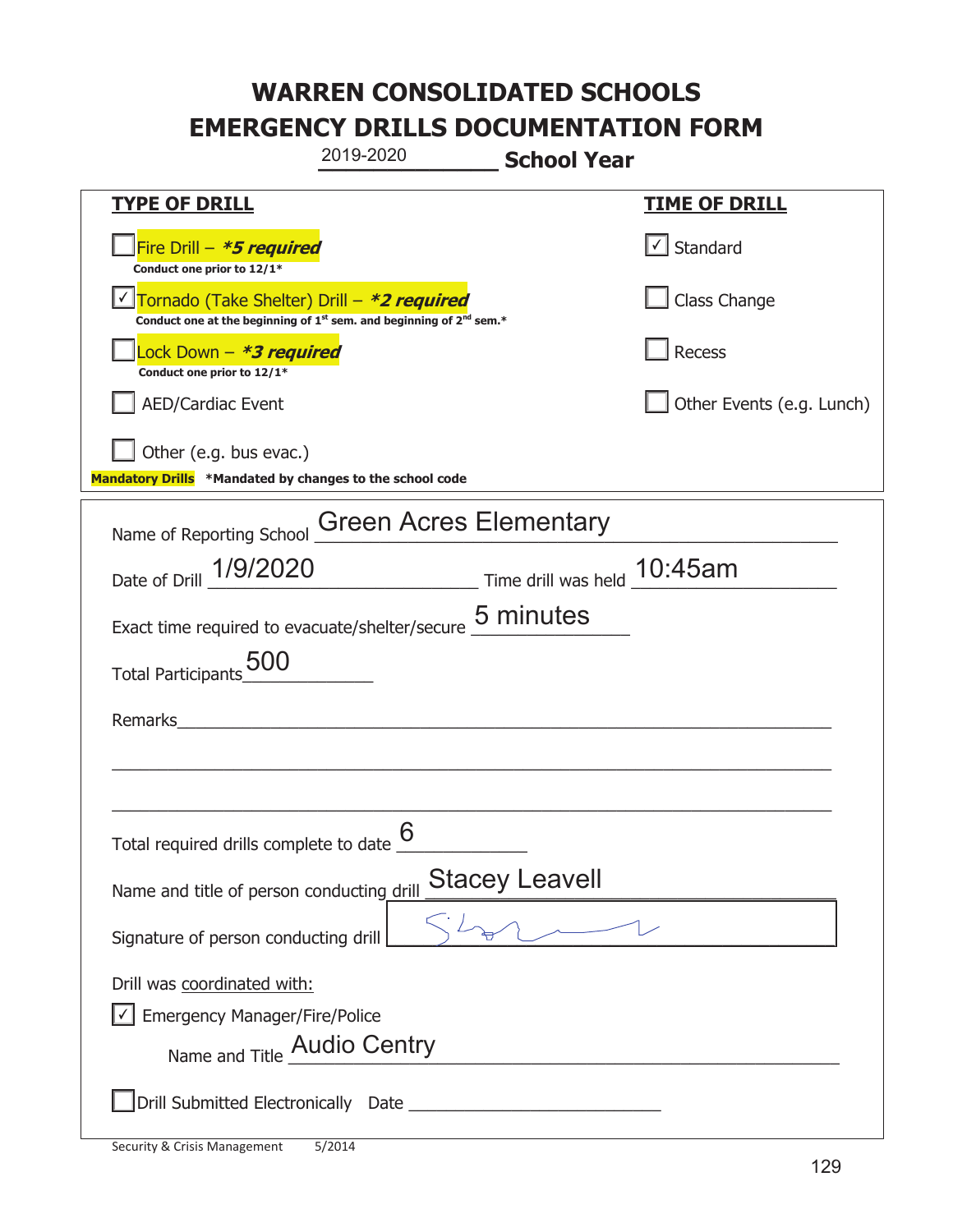|                                                                                    | 2019-2020                                                                                   | <b>School Year</b>                    |                           |
|------------------------------------------------------------------------------------|---------------------------------------------------------------------------------------------|---------------------------------------|---------------------------|
| <b>TYPE OF DRILL</b>                                                               |                                                                                             |                                       | <b>TIME OF DRILL</b>      |
| Fire Drill - <b>*5 required</b><br>Conduct one prior to 12/1*                      |                                                                                             |                                       | $\cup$ Standard           |
| Tornado (Take Shelter) Drill – *2 required                                         | Conduct one at the beginning of 1 <sup>st</sup> sem. and beginning of 2 <sup>nd</sup> sem.* |                                       | Class Change              |
| Lock Down - <b>*3 required</b><br>Conduct one prior to 12/1*                       |                                                                                             |                                       | Recess                    |
| <b>AED/Cardiac Event</b>                                                           |                                                                                             |                                       | Other Events (e.g. Lunch) |
| Other (e.g. bus evac.)<br>Mandatory Drills *Mandated by changes to the school code |                                                                                             |                                       |                           |
| Name of Reporting School                                                           | <b>Green Acres Elementary</b>                                                               |                                       |                           |
| Date of Drill 11/14/2019                                                           |                                                                                             | $\_$ Time drill was held $\_$ 10:30am |                           |
| Exact time required to evacuate/shelter/secure 5 minutes                           |                                                                                             |                                       |                           |
| Total Participants 500                                                             |                                                                                             |                                       |                           |
| Remarks no issues                                                                  |                                                                                             |                                       |                           |
|                                                                                    |                                                                                             |                                       |                           |
|                                                                                    |                                                                                             |                                       |                           |
| Total required drills complete to date $\Box$                                      | 4                                                                                           |                                       |                           |
| Name and title of person conducting drill                                          |                                                                                             | <b>Stacey Leavell</b>                 |                           |
| Signature of person conducting drill                                               |                                                                                             |                                       |                           |
| Drill was coordinated with:                                                        |                                                                                             |                                       |                           |
| <b>Emergency Manager/Fire/Police</b>                                               |                                                                                             |                                       |                           |
| Name and Title Audio Century                                                       |                                                                                             |                                       |                           |
|                                                                                    |                                                                                             |                                       |                           |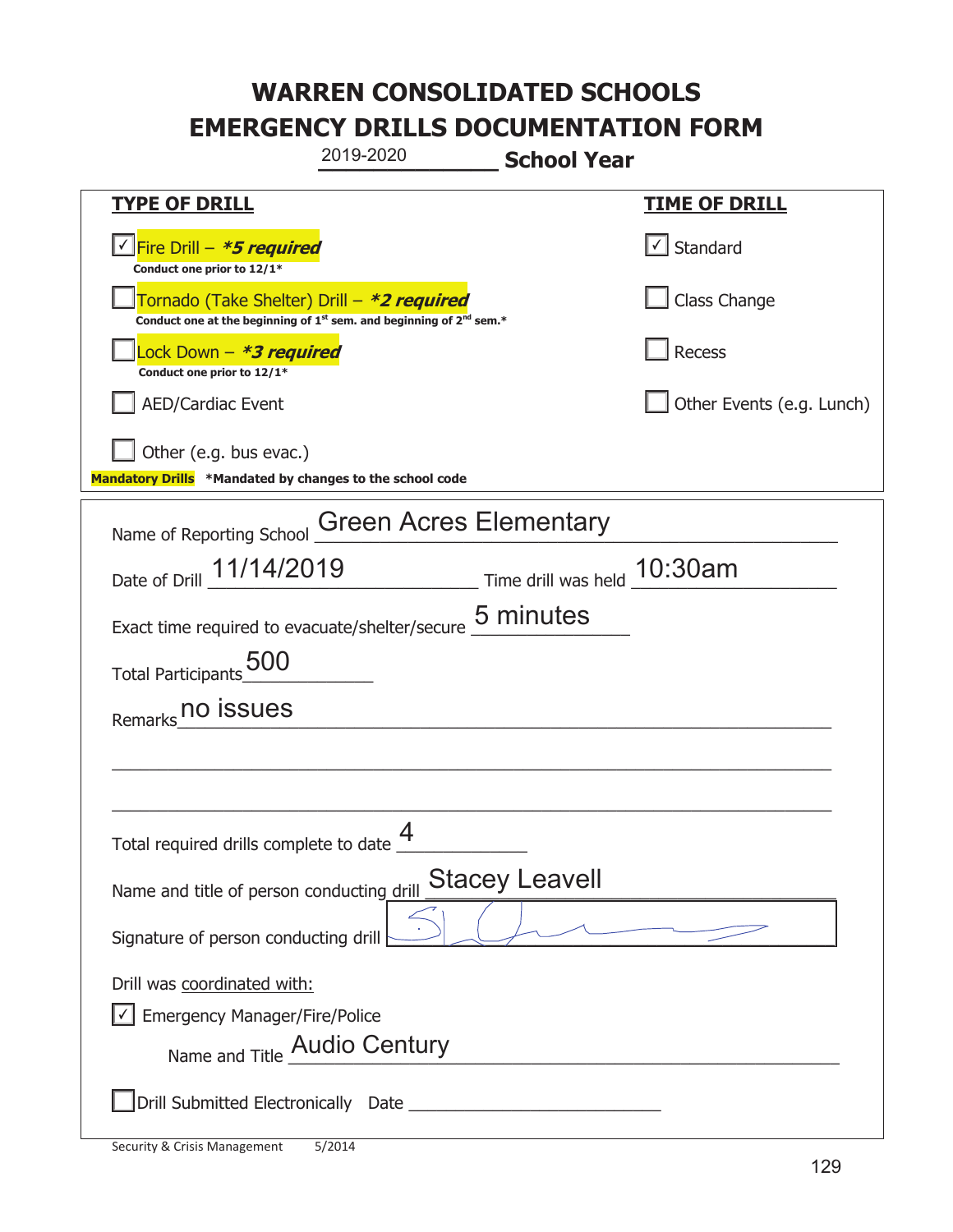|                                                                                    | 2019-2020                                                                                   | <b>School Year</b>                                |                           |
|------------------------------------------------------------------------------------|---------------------------------------------------------------------------------------------|---------------------------------------------------|---------------------------|
| <b>TYPE OF DRILL</b>                                                               |                                                                                             |                                                   | <b>TIME OF DRILL</b>      |
| Fire Drill - *5 required<br>Conduct one prior to 12/1*                             |                                                                                             |                                                   | $\cup$ Standard           |
| Tornado (Take Shelter) Drill – *2 required                                         | Conduct one at the beginning of 1 <sup>st</sup> sem. and beginning of 2 <sup>nd</sup> sem.* |                                                   | Class Change              |
| Lock Down - <b>*3 required</b><br>Conduct one prior to 12/1*                       |                                                                                             |                                                   | Recess                    |
| <b>AED/Cardiac Event</b>                                                           |                                                                                             |                                                   | Other Events (e.g. Lunch) |
| Other (e.g. bus evac.)<br>Mandatory Drills *Mandated by changes to the school code |                                                                                             |                                                   |                           |
| Name of Reporting School                                                           | <b>Green Acres Elementary</b>                                                               |                                                   |                           |
| Date of Drill 10/17/2019                                                           |                                                                                             | $\_$ Time drill was held $\frac{\text{2:00pm}}{}$ |                           |
| Exact time required to evacuate/shelter/secure 5 minutes                           |                                                                                             |                                                   |                           |
| Total Participants 500                                                             |                                                                                             |                                                   |                           |
| Remarks no issues                                                                  |                                                                                             |                                                   |                           |
|                                                                                    |                                                                                             |                                                   |                           |
|                                                                                    |                                                                                             |                                                   |                           |
| Total required drills complete to date U                                           | 3                                                                                           |                                                   |                           |
| Name and title of person conducting drill                                          |                                                                                             | <b>Stacey Leavell</b>                             |                           |
| Signature of person conducting drill                                               |                                                                                             |                                                   |                           |
| Drill was coordinated with:                                                        |                                                                                             |                                                   |                           |
| <b>Emergency Manager/Fire/Police</b>                                               |                                                                                             |                                                   |                           |
| Name and Title Audio Century                                                       |                                                                                             |                                                   |                           |
|                                                                                    |                                                                                             |                                                   |                           |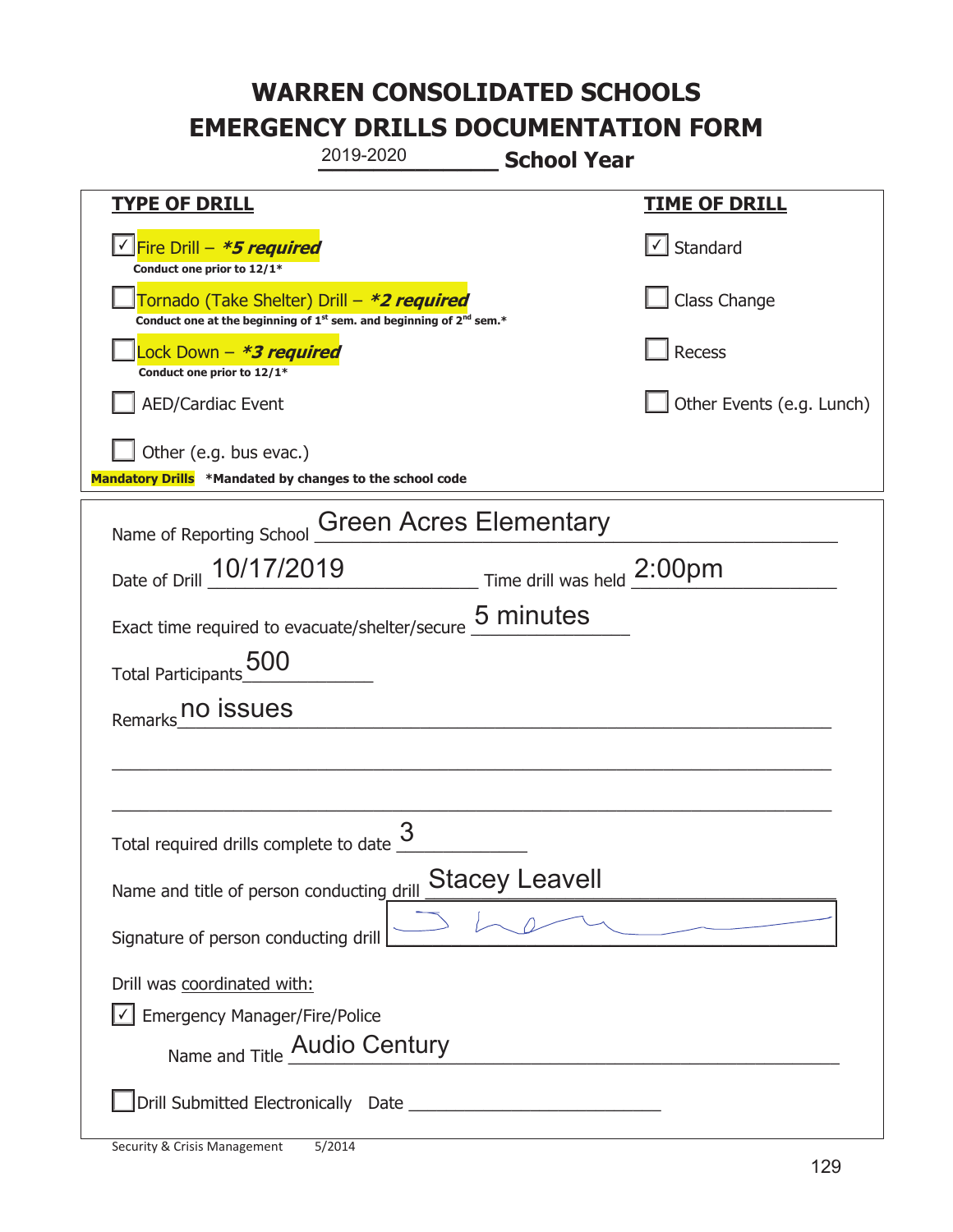|                                                                                                                                           | 2019-2020                                   | <b>School Year</b>            |                           |  |
|-------------------------------------------------------------------------------------------------------------------------------------------|---------------------------------------------|-------------------------------|---------------------------|--|
| <u>TYPE OF DRILL</u>                                                                                                                      |                                             |                               | <u>TIME OF DRILL</u>      |  |
| Fire Drill - *5 required<br>Conduct one prior to 12/1*                                                                                    |                                             |                               | Standard                  |  |
| Tornado (Take Shelter) Drill – *2 required<br>Conduct one at the beginning of 1 <sup>st</sup> sem. and beginning of 2 <sup>nd</sup> sem.* |                                             |                               | Class Change              |  |
| Lock Down - *3 required<br>Conduct one prior to 12/1*                                                                                     |                                             |                               | Recess                    |  |
| <b>AED/Cardiac Event</b>                                                                                                                  |                                             |                               | Other Events (e.g. Lunch) |  |
| Other (e.g. bus evac.)<br>Mandatory Drills *Mandated by changes to the school code                                                        |                                             |                               |                           |  |
| Name of Reporting School                                                                                                                  | <b>Green Acres</b>                          |                               |                           |  |
| Date of Drill 10/8/2019                                                                                                                   |                                             | Time drill was held $1:45$ pm |                           |  |
| Exact time required to evacuate/shelter/secure                                                                                            |                                             | 15 minutes                    |                           |  |
| Total Participants_500                                                                                                                    |                                             |                               |                           |  |
| First time lockdown drill using ALICE.                                                                                                    |                                             |                               |                           |  |
|                                                                                                                                           |                                             |                               |                           |  |
|                                                                                                                                           |                                             |                               |                           |  |
| Total required drills complete to date $\overline{\phantom{a}}$                                                                           | ク                                           |                               |                           |  |
| <b>Stacey Leavell</b><br>Name and title of person conducting drill                                                                        |                                             |                               |                           |  |
| Signature of person conducting drill                                                                                                      |                                             |                               |                           |  |
| Drill was coordinated with:<br><b>Emergency Manager/Fire/Police</b>                                                                       | Name and Title Warren Mott Resource Officer |                               |                           |  |
|                                                                                                                                           |                                             |                               |                           |  |

T